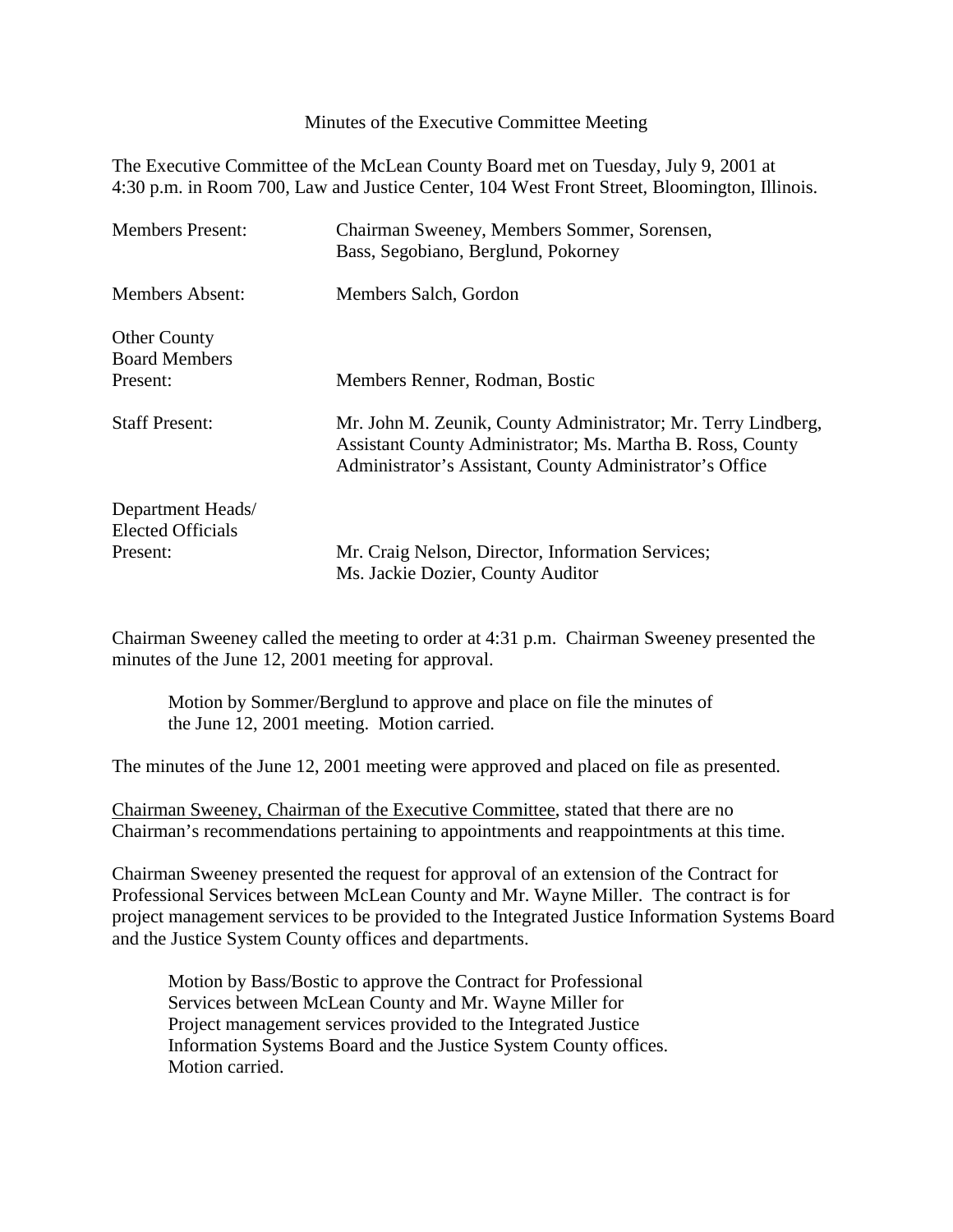Minutes of the Executive Committee Meeting July 9, 2001 Page Two

Mr. Craig Nelson, Director, Information Services, presented his department's monthly status report. He noted that the item of foremost importance at this time is emergency repairs to the County's computer network, as it began experiencing problems recently. He explained that the County's Purchasing Ordinance and Policy stipulates that he may receive interim approval for expenditures relating to repairs from the County Administrator. The interim approval provision is a failsafe provision, to be utilized in the event that an emergency arises and the appropriate County Board Oversight Committee is not available to grant approval for emergency expenditures.

Mr. Nelson explained that, with the approval of the County Administrator, the Pine Mountain Group in California was contacted to troubleshoot and repair the County's computer network. A contract for \$18,000.00 was signed with the Pine Mountain Group for a term of five days. He noted that there has been significant progress made to date, but there are still a few problems to be addressed. Mr. Nelson stated that he would keep the Committee apprised of the progress of the repairs to the County's computer network.

Mr. Ray Rodman, Vice Chairman of the Land Use and Development Committee, stated that the Committee has no items for Committee action. One item will be presented to the full County Board at its regular meeting.

Mr. "Duffy" Bass, Chairman of the Transportation Committee, presented the Randolph Road Agreement Between McLean County Board, Bloomington-Normal Water Reclamation Department ("BNWRD") and Corn Belt Energy Cooperative. He noted that this Agreement addresses the need for a new road of approximately one mile and the need to relocate electric utility services along this road. Mr. Bass explained that Corn Belt Energy Corporation recently informed both the County and BNWRD that they have an underground power line that is operational, and must be rendered non-operational prior to the road construction commencement.

Mr. Bass explained that Corn Belt Energy Corporation has agreed to erect a new overhead electrical line with poles large enough for a double circuit between 1550 East and new Route 51. The construction costs for this new line are estimated to be between \$80,000.00 and \$100,000.00. He further explained that the County and BNWRD have to agree to share the cost. After the new road is constructed, Corn Belt Energy Corp. agrees not to excavate under the new road in order to maintain the existing buried electrical line. When, and if, the underground line fails, Corn Belt Energy will only repair that line if the repair can be effectuated without doing any damage to the new County road.

Mr. Bass stated that, if approved, Corn Belt intends to begin construction on the overhead line immediately. There may be some additional Right-Of-Way acquisition necessary.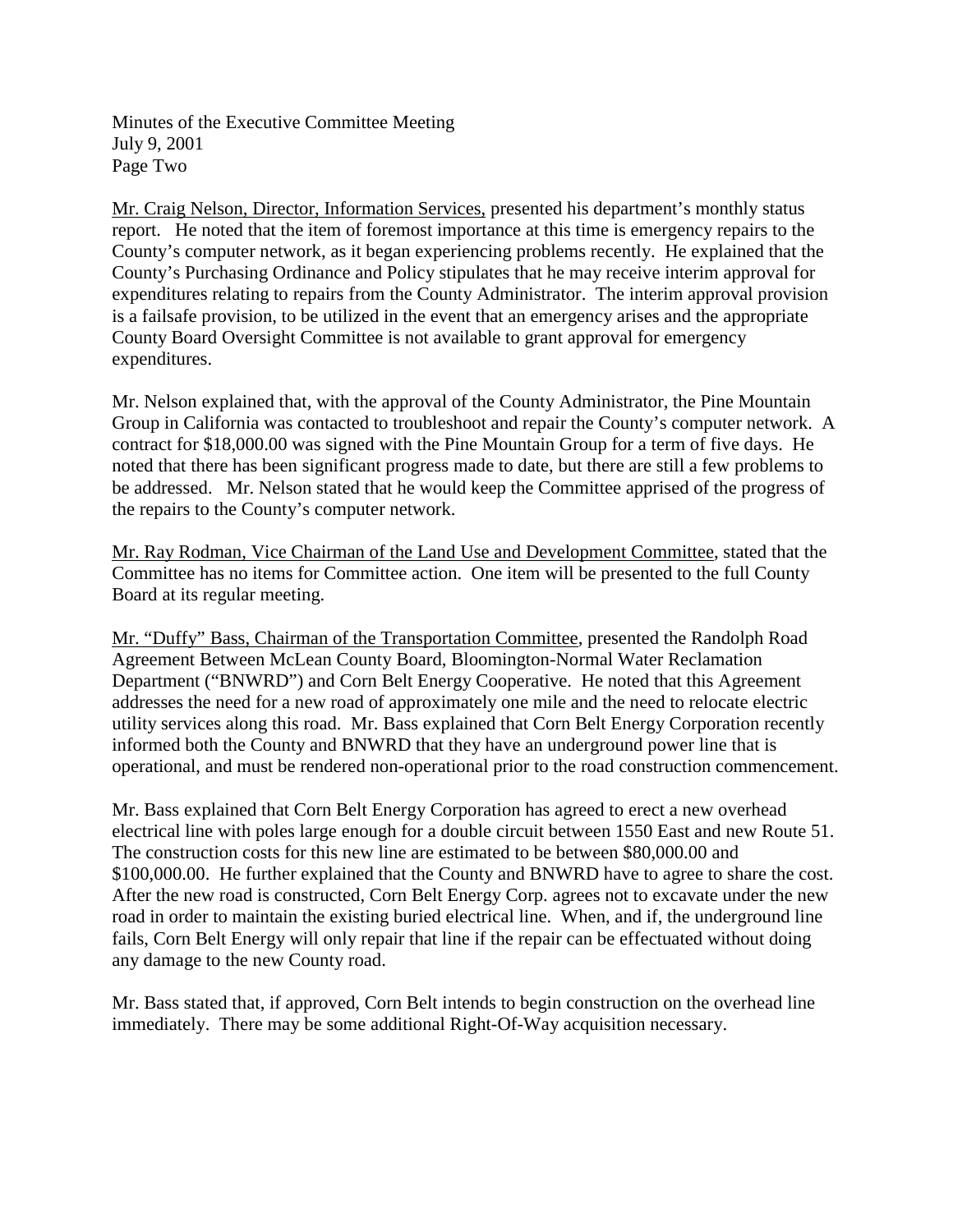Minutes of the Executive Committee Meeting July 9, 2001 Page Three

> Motion by Bass/Berglund to approve the Randolph Road Agreement Between McLean County Board, Bloomington-Normal Water Reclamation District and Corn Belt Energy Corporation.

Mr. Sorensen stated that he does not have sufficient information in order to wholeheartedly support this Agreement. If the underground electrical line is likely to fail in the foreseeable future, Mr. Sorensen would the County would be responsible for payment even though construction is not going on at that time. Mr. Bass responded that the County would not be responsible for payment in that event. In the event that Corn Belt Energy needed to excavate the road in order to access the underground electrical line, they would pay the repair expenses to the road as well.

Mr. Sorensen noted that it appears that Corn Belt Energy plans to utilize the underground line after the road construction is completed, and continue its use until the line fails. Mr. Bass explained that one option is to relocate the line with overhead power poles until the road is completed.

Mr. Segobiano asked whether the Transportation Committee is recommending approval. Mr. Bass responded that the Committee agreed to recommend approval.

Mr. Pokorney asked why BNWRD is involved. Mr. Bass explained that the proposed new road is an improvement that will enable BNWRD to more directly access their facility, rather than following the current, winding road.

Mr. Segobiano asked whether there is a map available for this issue.

Mr. Lindberg explained that the power line in questions happens to be the power source for the Water Reclamation District. He noted that the current draft of the Agreement seems to indicate that future failure of the electrical line in question appears imminent. However, that provision was written in such a way as to make it impossible for Corn Belt Energy to excavate the road just after it has been built. He noted that the Agreement under consideration is the most costeffective way to effectuate the building of the road and keep a continuous power supply to the Water Reclamation District. Normally, when a road is built and power lines would need to be relocated, the cost would be assessed 100% to the County. However, BNWRD has a substantial interest in keeping the power source intact, and therefore, they are willing to split the cost of relocating the power line in order to keep it fully functional.

Mr. Bass stated that the \$80,000.00 to \$100,000.00 is an estimate of what the actual costs will be. However, he noted, actual costs can never be determined until construction is complete and the Right-Of-Way is determined.

Mr. Sommer asked whether the power line currently parallels County Highway 36.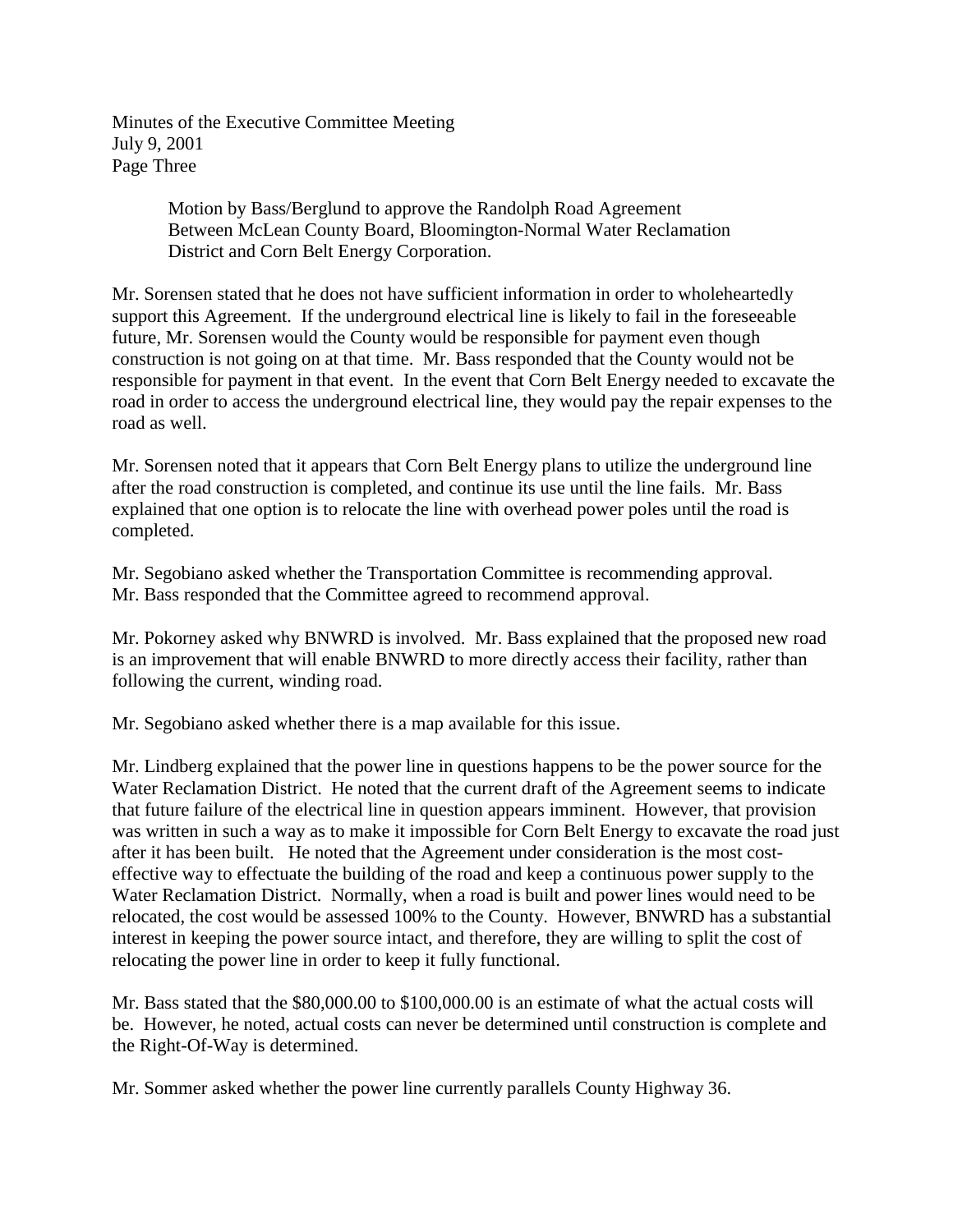Minutes of the Executive Committee Meeting July 9, 2001 Page Four

Mr. Lindberg responded affirmatively. Mr. Sommer then asked whether BNWRD had an easement for this property. Mr. Lindberg responded that there is no easement. Mr. Sommer then asked whether it would be more practical to widen the road on the other side and leave the current easement in place. Mr. Lindberg responded that such action would be far more costly.

Chairman Sweeney asked if there were any other questions or comments. Hearing none, Chairman Sweeney called for a vote on the previous motion.

Motion carried.

Mr. Matt Sorensen, Chairman of the Finance Committee, stated that the Committee had no items for Committee action. He noted that the Committee would have several items to present to the Board at its regular meeting, the most notable of which would be the outside auditor's report from the last fiscal year.

Ms. Bostic, Vice Chairman of the Property Committee, stated that the Committee had no items for Committee action.

Mr. Joseph Sommer, Chairman of the Justice Committee, remarked that, since the Committee was unable to achieve a quorum on the date of its regular meeting, the Justice Committee would address its July business items at a Stand-Up meeting immediately prior to the July County Board meeting.

Mr. John Zeunik, County Administrator, stated that he had received an invitation to participate as an Advisory Board Member for the upcoming Illinois Digital Governmental Summit. He asked whether the Executive Committee had any objections to his acceptance of that invitation. Chairman Sweeney asked if any Committee members objected or had any questions of Mr. Zeunik.

Chairman Sweeney presented the bills and transfers as recommended by the Auditor's Office for approval.

Motion by Rodman/Bostic to approve the bills and transfers as recommended by the Auditor's Office. Motion carried.